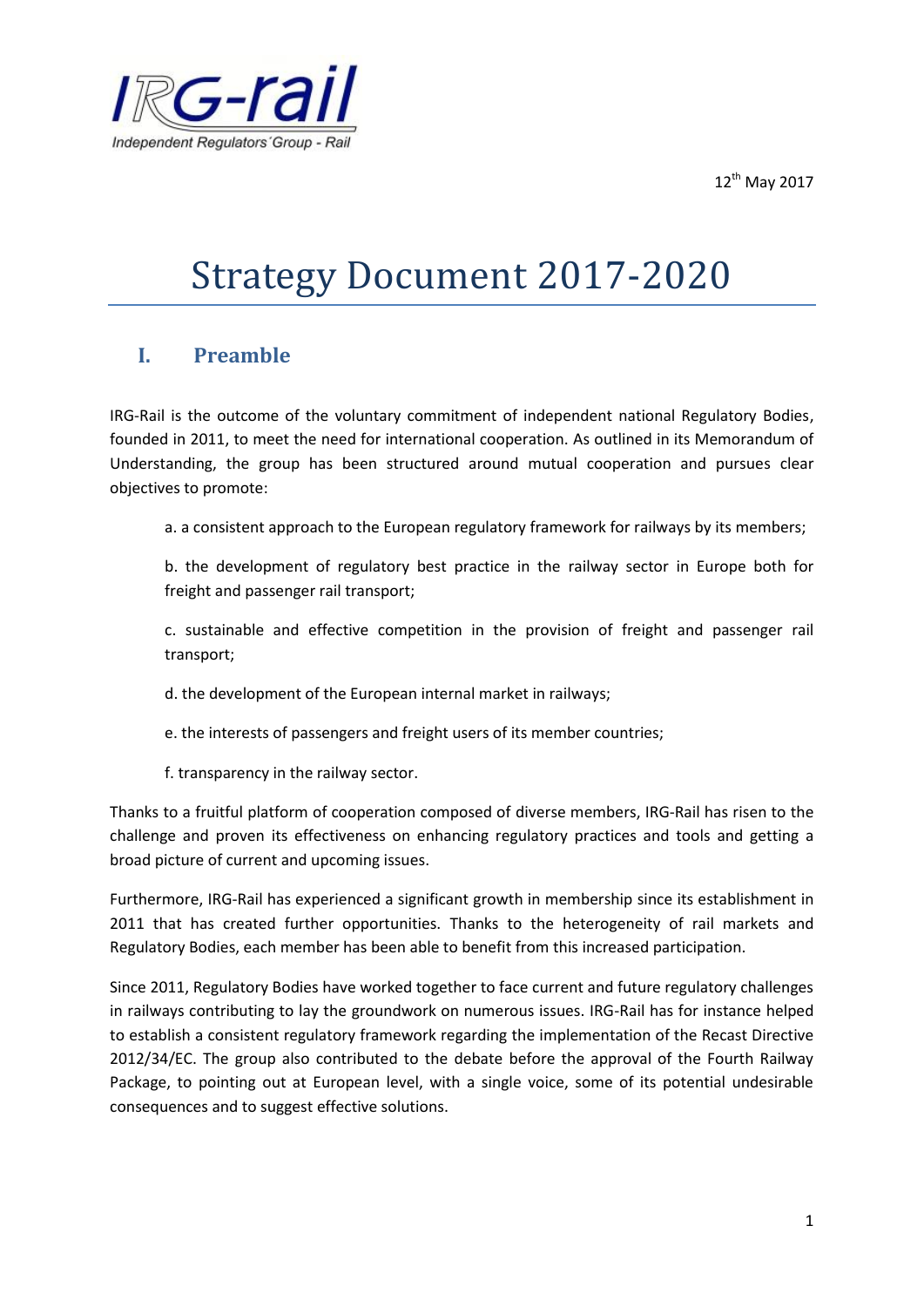Being aware of recent market developments, members decided in November 2016 to start discussing and reflecting on the strategic orientations and challenges that the transport environment in Europe is likely to face. Indeed, since 2011, the rail sector has gone through many changes at both national and European levels:

- The Recast has clarified existing rules and significantly strengthened Regulatory Bodies' powers and duties: it has introduced new obligations for the market players in terms of transparency and separation, and has set access and charging conditions for rail networks.
- Rail freight corridors have been operational since 2013 but have not yet resulted in the expected increase in rail traffic.
- The liberalization of international passenger services has taken place and with the adoption of the Fourth Railway Package, the opening of domestic passenger markets has now become law and is awaiting implementation. Some Member States have already decided to open their market to competition, while others have preserved the legal monopoly of their incumbent railway undertaking until now.
- Despite a more favorable legal environment, the rail market has moved forward only slightly with for example modest growth of freight traffic. Although trends tend to vary between Member States, the average modal share of rail has not increased as much as expected (since 2011, the rail modal share of inland transport market is on average 7.6% for passengers and 18% for freight<sup>1</sup>); thus the modal shift foreseen by the European Commission and national transport policies has not yet been achieved.
- Digitalization has modified traditional market schemes, business models of transport operators and customers' behaviors, leading to significant changes.

These existing and upcoming changes are actually an opportunity for IRG-Rail to consider its further development. Since the setting up of IRG-Rail in 2011, a true "cooperation culture" between the Regulatory Bodies, based on independence and objectivity, has emerged. IRG-Rail is now a recognized and reliable partner for the stakeholders and its actions are regarded as such. This is also a reason why, in light of the ongoing changes, IRG-Rail must continuously adapt its strategy and its role.

Regulatory Bodies need to continue developing common approaches and understanding of the European legal framework and its application in order to support the development of the European internal market. This is why IRG-Rail will continue to focus on enhancing cooperation between its members and with rail stakeholders. IRG-Rail members will work on strategic orientations adjusted to major market developments, more end-users oriented and the evolving role of Regulatory Bodies.

1

 $^1$  EUROSTAT indicators 2014: rail modal shares going from 0.9 % (Greece) to 17.3 % (Switzerland) for passenger markets and from 1 % (Ireland) to 48.5%% for freight $^1$  (Switzerland) in 2014.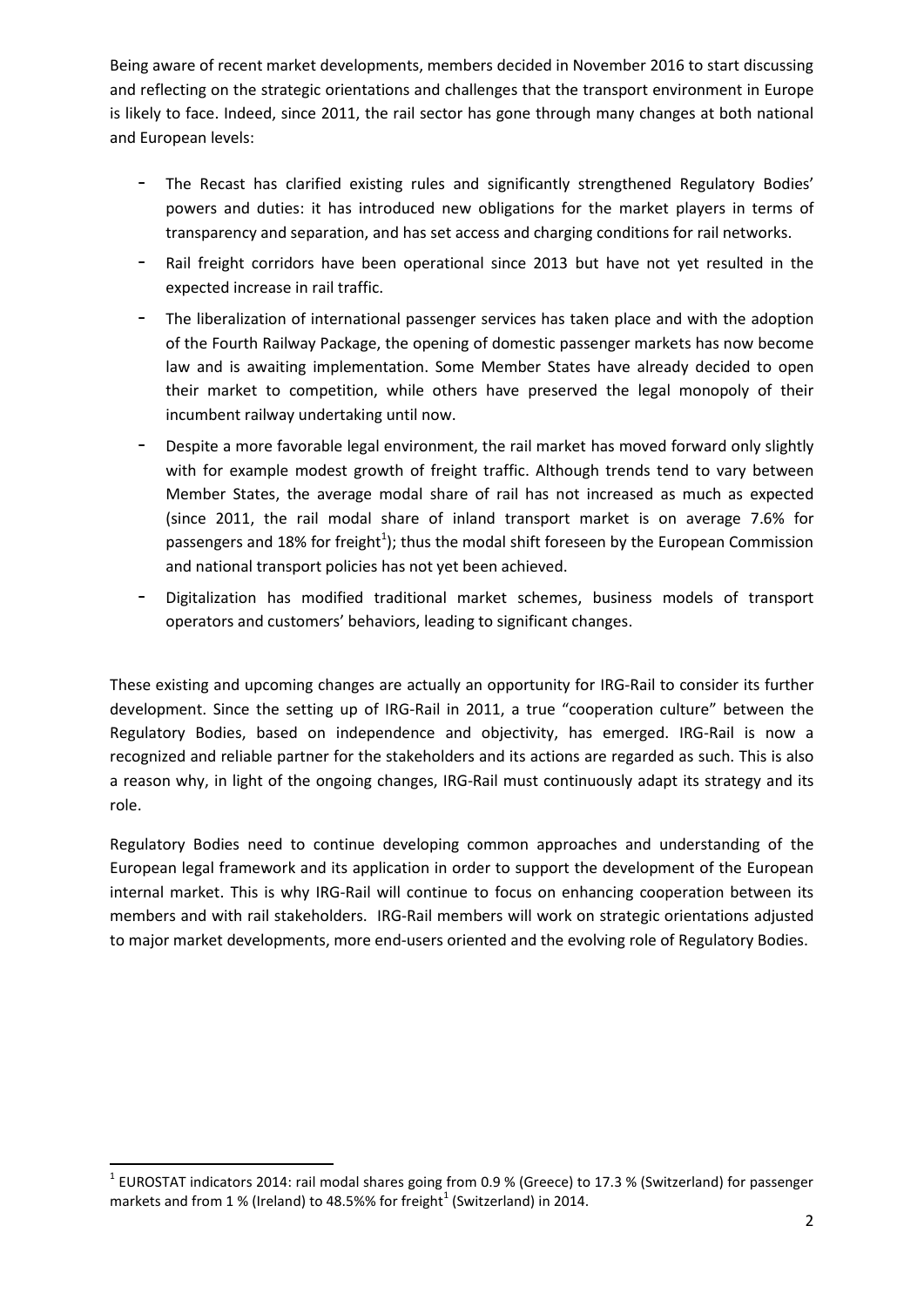# **II. IRG-Rail's strategic objectives**

Three main pillars have underpinned IRG-Rail's ambition since its creation:

- promoting a sustainable and effective competition in the rail sector,
- contributing to the development of an internal market,
- promoting the interests of passengers and freight customers.

These pillars are still relevant in light of current market developments in Europe. They require Regulatory Bodies to continue taking actions as the market undergoes transformations. IRG-Rail members will ensure that the objectives of this Strategy Document are consistently reflected in the working programs adopted every year by IRG-Rail Plenary Assembly.

The existence of a group such as IRG-Rail is extremely valuable as it allows its members to identify arising regulatory issues by sharing national cases and national practices. It is therefore a useful tool that can provide members with innovative solutions.

In addition, if IRG-Rail wants to provide the sector with clear views on the key challenges to come, it is crucial to think about what the market may be like in the mid and long term. Market players may have short/medium term plans as they need to quickly adapt to evolving market conditions and to the changing expectations of end-users. Regulatory Bodies have a role in looking ahead to provide a vision on the likely developments of the rail market and on the main challenges that can be anticipated from now on:

- Achievement of the liberalization of domestic rail passenger markets is clearly one of the most important challenges in the future. It will definitely change the structure of the railway market. The sector is provided with a legal framework. But, there are still obstacles to be handled prior to getting an effective open market. Regulatory Bodies must contribute to removing these last barriers to market entry and provide stakeholders and decision-makers with solutions.
- The progressive liberalization of the rail market should facilitate the growth of rail traffic across Europe, but it may also lead to more of cross-border issues. Although infrastructure managers are used to cooperating to manage these international services, issues will probably arise and require Regulatory Bodies to take action.
- Last and not the least, the reforms expected in the rail sector according to the European legal framework may result in profound changes in the role and actions of Regulatory Bodies. These are not easy to predict with certainty. Regulatory Bodies will therefore have to continue and adjust regulatory tools and working methods as necessary. IRG-Rail is the most appropriate structure to foster reflections on innovations to be introduced in regulatory practices in the rail sector at the European level.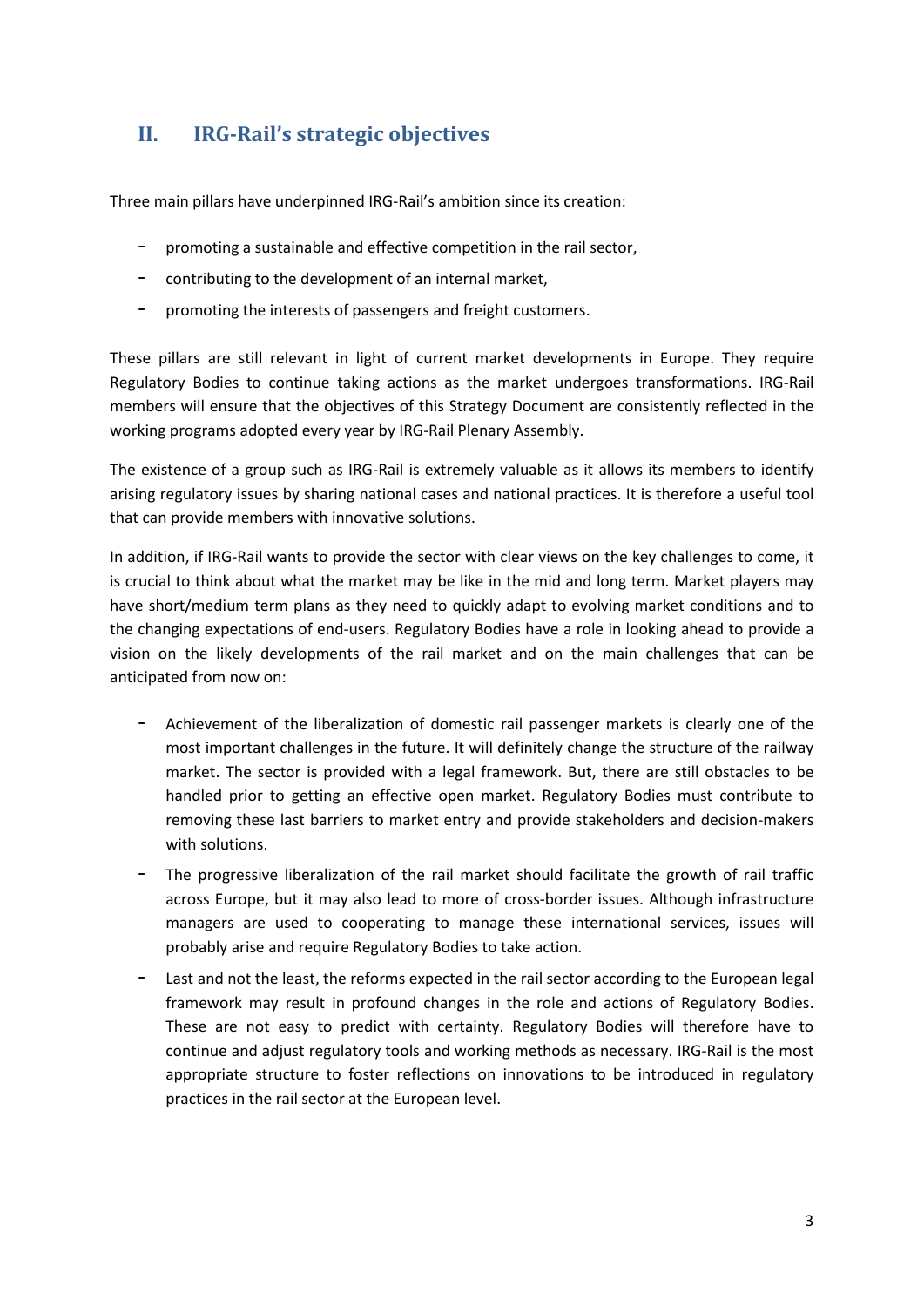# **First challenge: Facilitation of the opening of the domestic passengers markets to competition**

The opening of all European passenger rail markets to competition is now imminent. IRG-Rail supported very clear positions on the effects to expect (e.g. single railway market, performance and quality improvements, increased social welfare) that are confirmed by positive evidence of the impact of competition in the German, Swedish, Dutch, Italian, Austrian or British markets for instance.

Nevertheless, although the Fourth Railway Package adopted at the end of 2016 represents a decisive step forward for the sector, its implementation remains to be ensured. In this regard, some key provisions are clearly open to interpretation and leave room for Member States to adopt measures which may jeopardize the opening up of the rail market to competition.

Since it is the role of Regulatory Bodies to enforce both European and national legislations, IRG-Rail could be a very useful tool for providing its members with relevant analyses and background on the way some rail domestic markets have opened up in Europe. As some members have already experienced competition in the rail market, their expertise and views can be valuable when working on the implementation of the European regulatory framework.

## *Ancillary issues related to the Fourth Railway package*

IRG-Rail has identified additional issues which are key to facilitate the opening of the rail market. IRG-Rail is committed to the identification of the barriers to entry in the rail transport proposing procompetitive solutions for passengers and freight markets.

Some of these barriers have already been tackled over the last years. One example is access to service facilities. Regardless of the potential transposition inconsistencies in national legislations, guaranteeing fair and non-discriminatory access to service facilities is crucial to permit new entrants to operate new services. IRG-Rail will continue to work towards consistent and common approaches on service facilities regulation based on the European regulatory framework.

Secondly, the European Commission has repeatedly called the Regulatory Bodies to contribute to the assessment of rolling stock market to be performed by the competent authorities. Although the rolling stock market is not regulated, limited access to this market may severely restrict access to the railway infrastructure for new entrants. IRG-Rail plans to carry out further work in this respect and focus on the barriers to entry in the rail transport market as well as possible ways for handling them on both passenger and freight markets.

With regard to public service contracts, the Regulatory Bodies' role within the exemptions regime to the competitive tendering principle is still to be defined. Regulation 2016/2007 amending Regulation 1370/2007 leaves room for Members States to determine who will assess the performance of the contracts falling under the exemptions regimes. In any case however, Regulatory Bodies still have the possibility to intervene as providers of expertise and to issue opinions on the legal reliability of such contracts and on the monitoring of their performance. Some members of IRG-Rail already monitor open markets. Their knowledge can help contributing to the work IRG-Rail is planning to carry out in reflecting on the necessary regulatory framework, monitoring in particular the performance indicators that the competent authorities will have to introduce into their directly awarded contracts.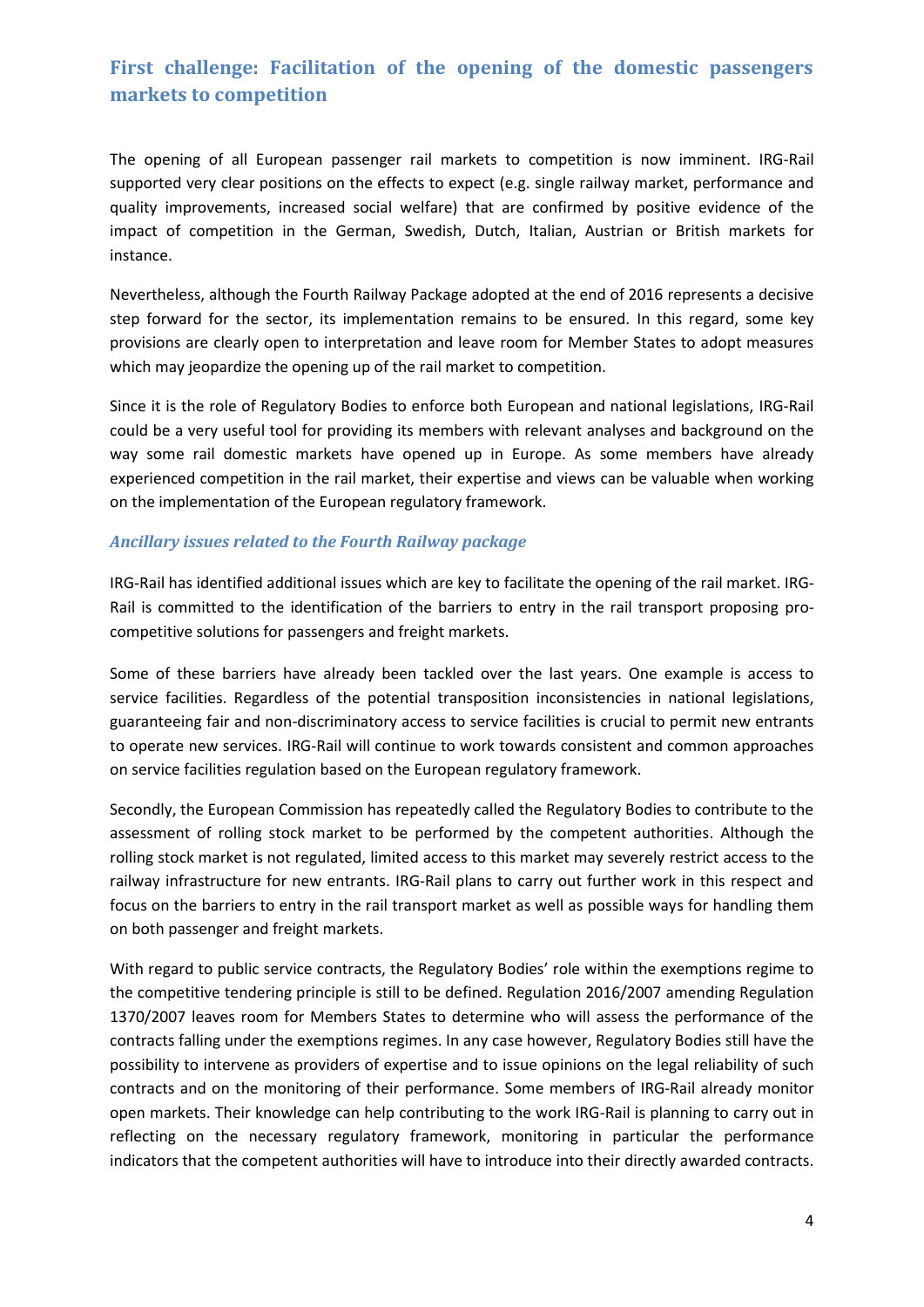Based on this IRG-Rail could contribute to the application of this upcoming new procedure by delivering its considerations and regulatory expertise e.g. participating in the assessment and monitoring of performance indicators.

#### *Handling of remaining physical and technical barriers*

The establishment of the Single European market is still a long way off. In addition to legal and economic problems, technical barriers also need to be handled. The European Union Agency for Railways (ERA) was given the competences to progressively withdraw technical barriers from the market and infrastructure managers have a key role to play as well.

Since technical barriers may prevent the development of traffic or impede current railway services, and thus affect the economic sustainability of the rail sector, it is crucial that Regulatory Bodies report on their economic impacts on the markets. They should therefore take them into consideration while controlling and monitoring the rail market. To this end, Regulatory Bodies and authorities entitled to tackle technical issues have to discuss on the remaining technical constraints that may be a barrier to entry in the transport market.

IRG-Rail intends to work closely with the European Agency for Railways (ERA) with a view to developing complementary approaches on network related issues. This work will aim at providing IRG-Rail and ERA with the materials they need to better assess the obstacles impeding the development of the Single European Railway Market.

# **Second challenge: Regulation of cross-border issues**

## *Potential emergence of cross-border disputes*

With the increase of mobility within Europe and the opening up of domestic markets to competition, cross-border issues are likely to be more frequent. It is therefore necessary for Regulatory Bodies to provide a consistent and predictable scope of action especially regarding conflicting situations. Cooperation between infrastructure managers is necessary and Regulatory Bodies can foster this dialogue while monitoring national networks.

It is up to Regulatory Bodies to build up the necessary tools and mechanisms enabling them to handle potential cross-border related cases. It is also their role to monitor more closely the situations at cross-border and to evaluate which actions are required. To do so, IRG-Rail will provide input to the European Commission's work on cooperation between Regulatory Bodies in order to foster international cooperation and to facilitate the handling of emerging cross-border issues.

#### *Toward a more efficient functioning of the rail freight corridors*

Rail Freight Corridors aim to facilitate international transportation of goods across Europe. Although the infrastructure managers have tried to their improve efficiency, traffic remains limited. This raises the question of how to make this tool effective and set the role of Regulatory Bodies accordingly. There are initiatives undertaken by the sector to improve the use and functioning of Rail Freight Corridors. Regulatory Bodies must take part in these processes.

For instance, this implies starting to reinforce control over the corridors and especially with regard to pre-arranged paths so as to ensure a fair, transparent and non-discriminatory access to "corridor paths", allocation processes and operation of the Rail Freight Corridors.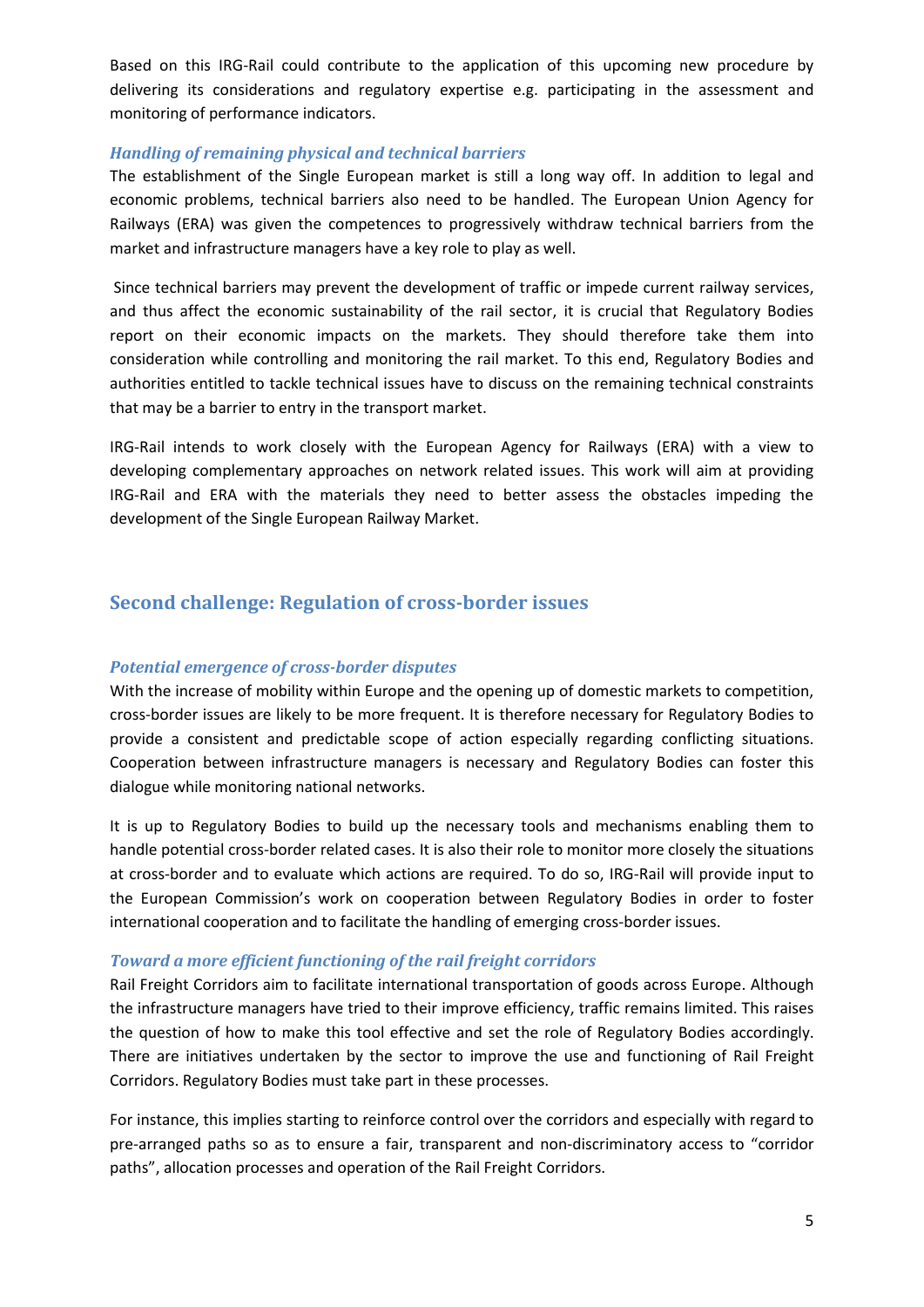Regulatory Bodies have set up cooperation agreements designed for monitoring corridors and handling potential complaints coming from market players. The traffic growth expected on these corridors as they develop in time, may lead Regulatory Bodies to adjust these cooperation mechanisms to address new issues.

Nevertheless, Regulatory Bodies have so far acknowledged their limited experience on international services regulation. In order to regulate cross-border services properly, IRG-Rail will be working on obtaining a better understanding of the reasons why the modal shift from road to rail remains limited. IRG-Rail is therefore planning to provide the sector with an in-depth analysis of the limited traffic for international services.

# **Third challenge: Developing new regulatory tools and methods**

The objective of regulation is to ensure fair and non-discriminatory access to markets with failures and to provide market players with a consistent and predictable framework which takes domestic specificities into consideration.

Facing an evolving European railway environment, Regulatory Bodies will have to cope with new challenges and explore different ways to provide market players with a balanced regulatory framework, stimulating competition. In this respect, IRG-Rail may become a "laboratory" where Regulatory Bodies reflect on tools and solutions. Innovative approaches may also be inspired by regulatory practices in other sectors.

Innovative regulatory tools such as data-driven regulation/crowd sourcing and sunshine regulation exist and are used by other sectorial groups and IRG-Rail aims at becoming the platform for rail Regulatory Bodies to consider whether such innovations could be of interest for their activities. It is an opportunity that all members could benefit from as it may contribute to improve regulatory practices.

Therefore, IRG-Rail will monitor the competitiveness of railway markets across Europe, proposing new regulatory approaches in case competitive bottlenecks persist after the implementation of new railway package, preventing effective competition. For instance, rail Regulatory Bodies could look at other network industries such as telecoms where the European Union framework has allowed regulators to introduce different level of duties on stakeholders depending on their market positions. The European rail market being composed of numerous monopolies or undertakings holding significant market power, it may be useful to consider whether such differentiated approaches to rail regulation are appropriate. If so, IRG-Rail could reflect on a contribution to a methodology and an assessment of market positions.

Regarding the tendering of public service contracts, tools provided for by the Recast already exist and are sometimes already used by some Regulatory Bodies (economic equilibrium test, compensation mechanisms). IRG-Rail therefore plans to continue and exchange best practice with a view to enabling IRG-Rail members to learn from some each other's experience on the implementation of such tools and, if necessary, think collectively about ways to apply them.

It is acknowledged that efficiency gaps exist in the rail sector, in terms of asset utilization, staff productivity or cost/revenue ratios on both upstream and downstream markets. Regulatory Bodies should seek to understand the reasons for these efficiency gaps and provide the decision-makers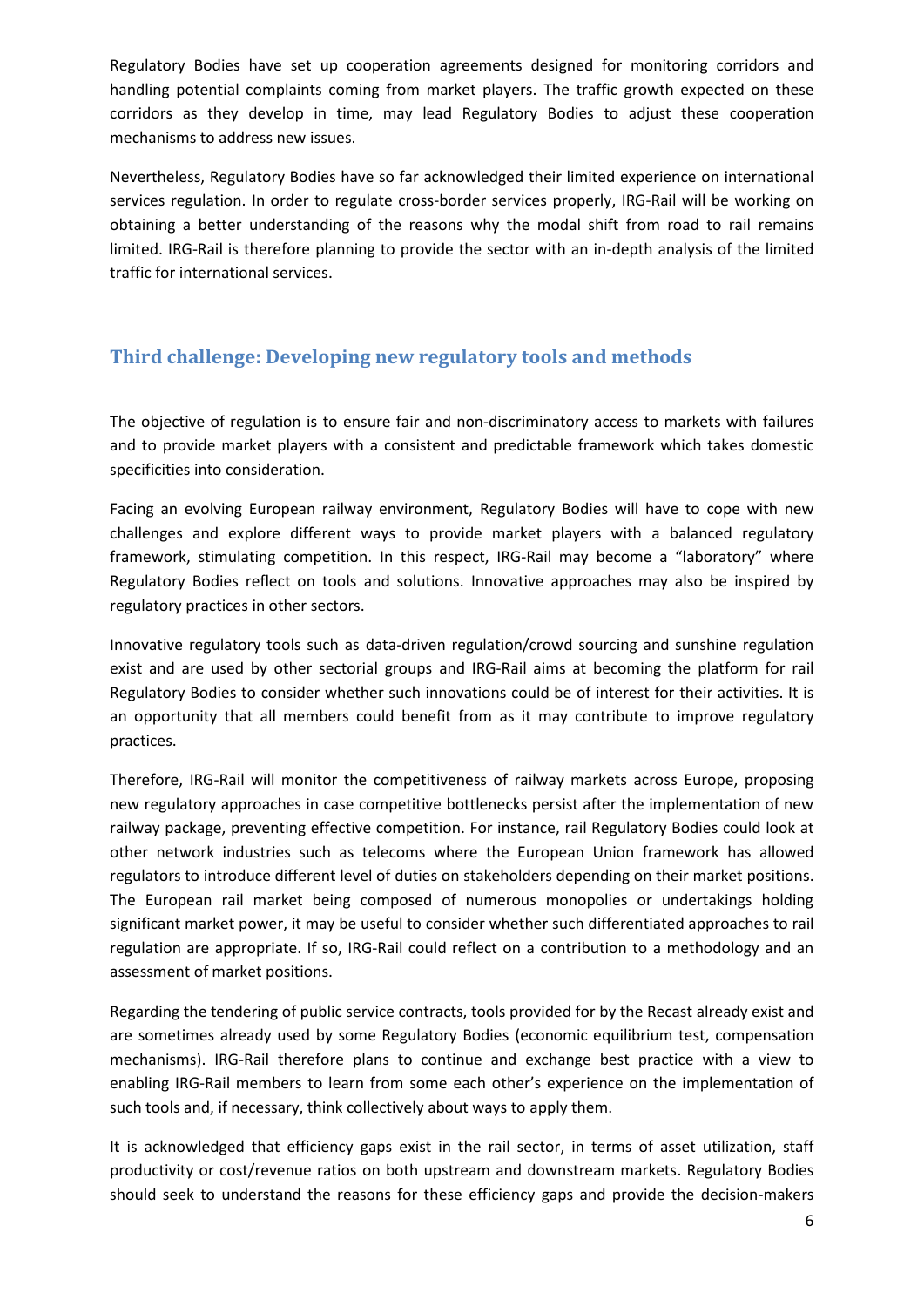with relevant solutions to reduce them. Furthermore with ongoing pressure to reduce cost whilst improving the performance and quality of rail services and expanding networks' capacity, efficiency of costs is a key challenge for markets players. IRG-Rail would be the ideal platform to reflect on the way to assess costs efficiency with a view to identifying current weaknesses and tackling new challenges.

## *Market/end consumers orientation*

It is crucial for IRG-Rail to break down the "technical thinking only" mindset of the railway sector to be able to induce a cultural change within the sector. So far, IRG-Rail has been mainly focused on issues related to upstream markets, i.e. relations between infrastructure managers, service facilities operators and railway undertakings, as the railway environment required such crucial analyses. A more demand-oriented approach, taking into account quality of service, passengers and carriers' welfare, is complementary and should be developed. Especially with the opening up of domestic markets to competition, it becomes critical for IRG-Rail to evaluate the benefits and/or damages for end-users.

## *Multimodal orientation*

The rail sector has already entered the digitalization path which concerns all the actors throughout the value chain, from end users and railway undertakings, to infrastructure managers or rolling stock suppliers.

With the emerging forms of communication, consumers' expectations are significantly changing. New technologies have created new possibilities in the access to the transport market. Since clients are provided with means to challenge every mode of transport and choose the most suitable alternative to their needs, intermodal competition has increased.

Furthermore, digitalization has enabled to interconnect more easily transport markets. Indeed, multimodal journey planning and ticketing, door-to-door services, train-sharing apps have spread and transformed the business model of transport service providers. For instance, some incumbent railway undertakings have taken strategic positions in this market and have developed multimodal solutions. Although such diversification may benefit end-users in the short-run, there may be undesirable effects in the longer-run as railway undertakings could benefit from the leverage of holding a dominant position on the closely related-markets.

The digital platforms as well as the emergence of new multimodal market players should drive the Regulatory Bodies to develop expertise and tools to efficiently monitor both passengers and freight rail markets. In a context of "the year of multimodality" that the European Commission is planning to launch in 2018, the Regulatory Bodies initiatives will be welcome by the sector.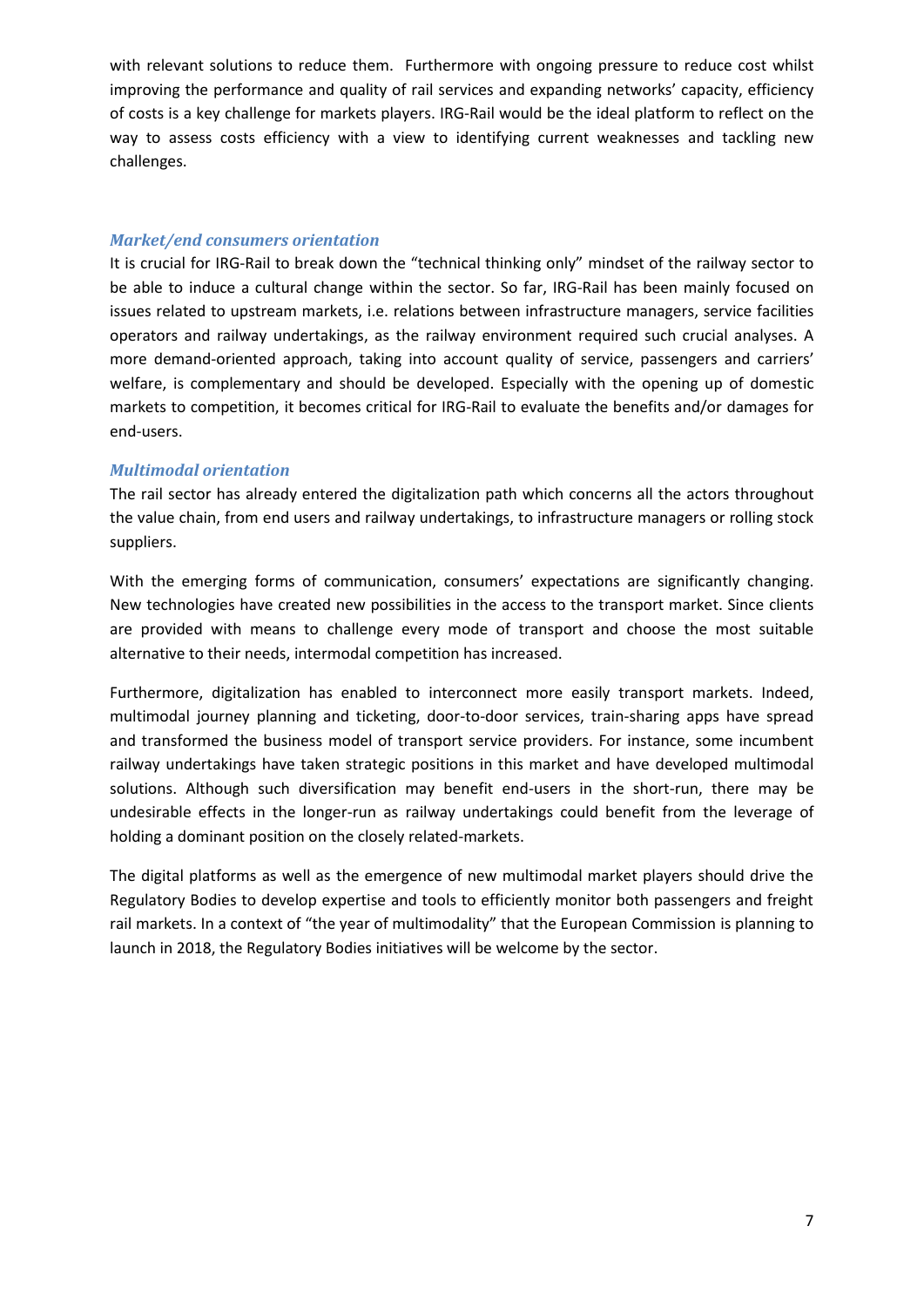# **III. Dealing with regulatory challenges**

Regulatory Bodies actions are guided by two pre-requisites: to anticipate as well as to provide objective, data-based and experience-based analyses. Being proactive has always been among IRG-Rail's objectives. What is expected from Regulatory Bodies is to monitor markets, provide a prospective view on their potential developments and contribute to enlightening the public debate on rail related issues.

To this end, Regulatory Bodies should anticipate as far as possible issues and needs of the market, in order to develop robust regulatory frameworks. IRG-Rail is driven by the willingness to provide decision-makers and market players with clear views on what works and what does not work in the market. Regulatory bodies have to state what complies or not with the European and national legal framework, what is aligned with the proper functioning of the market or not. To make Regulatory Bodies' opinions relevant and reliable, their analyses must be based on facts and evidence.

IRG-Rail will continue to develop towards a well-informed expert forum for discussion with regular and relevant exchanges of information and experience, contributing to and increasing the Regulatory Bodies' expertise in monitoring markets as well as their knowledge of the different European markets. IRG-Rail will besides continue to deliver evidence and data based position papers reflecting common analysis of members in order to achieve a consistent application of regulatory tools across its members.

## *Data/evidence/experience based contributions*

IRG-Rail and national Regulatory Bodies have been collecting data concurrently with the European Commission Market Monitoring group (RMMS) and Eurostat. As stated from the very beginning of IRG-Rail, data collection performed by IRG-Rail has to be complementary and interactive. This objective remains and IRG-Rail will contribute together with the European Commission to make rail data consistent and limit duplication in data collection.

IRG-Rail could also develop cooperation with other authorities using data from organizations such as national safety authorities and the European Union Agency for Railways with a view to sharing data and combining both technical and economic approaches aiming at getting a broader picture of the rail sector.

#### *Flexible working processes*

Given the railway environment, expected to be in constant evolution as well as the limited resources of IRG-Rail, a new working organization could new working methods such as task forces, temporary working groups or focus groups to work on specific regulatory areas and better use of electronic tools.

Providing flexibility to the daily work of IRG-Rail would enable members to organize themselves more easily when faced by cross-cutting issues or European related-issues which may concern a limited number of members in the short-run.

#### *Cooperation with other networks and other sectoral regulators*

The European Network of Rail Regulatory Bodies is a useful platform which enables Regulatory Bodies to work on effective solutions with the European Commission. It is the main interface between Regulatory Bodies and the European Commission for addressing rail-related issues and